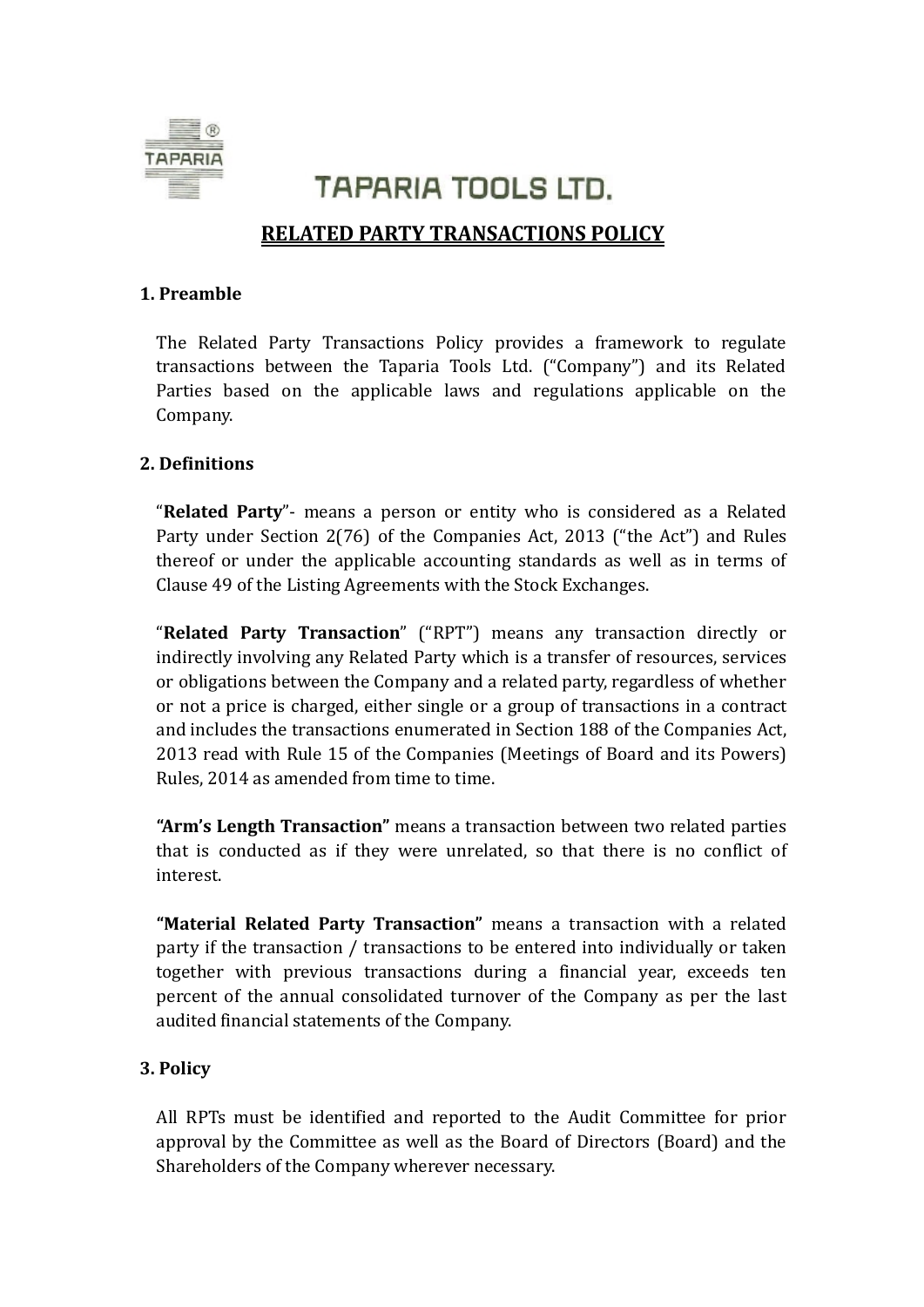References to any statute, provision, clause or regulation include references to any subsequent changes to that statute, provision, clause or regulation or any re-enactments thereof.

# **4. Identification of Potential RPTs**

Each Related Party as defined under the relevant laws is responsible for providing notice to the Audit Committee or the Board of any potential RPT involving him or her or his or her Relative, including any additional information about the transaction that the Audit Committee/Board may reasonably request.

The Board/Audit Committee will determine whether the transaction requires compliance with this Policy.

# **5. Approval of RPTs**

# **Audit Committee Approval**

All RPTs shall require prior approval of the Audit Committee. However, the Committee can grant an omnibus approval for Related Party Transactions proposed to be entered into by the Company if the same is considered necessary and in the interest of the Company and on such conditions as may be decided by the Committee and in keeping with any limits for such omnibus approvals as may be required by the relevant authorities.

Any member of the Committee who has a potential interest in any RPT will excuse himself or herself and abstain from discussion and voting on the approval of the RPT.

# **Board Approval**

Board Approval is required for transactions enumerated in Section 188 of the Companies Act, 2013 read with Rule 15 of the Companies (Meetings of Board and its Powers) Rules, 2014 as amended from time to time. Provided that nothing in the said section shall apply to any RPTs, entered into by the Company in its ordinary course of business, other than transactions which are not on an arms length basis.

All the Material Related Party Transactions in terms of the Listing Agreements with the Stock Exchanges would also require Board Approval.

Any member of the Board who has a potential interest in any such RPT will excuse himself or herself and abstain from discussion and voting on the approval of the RPT.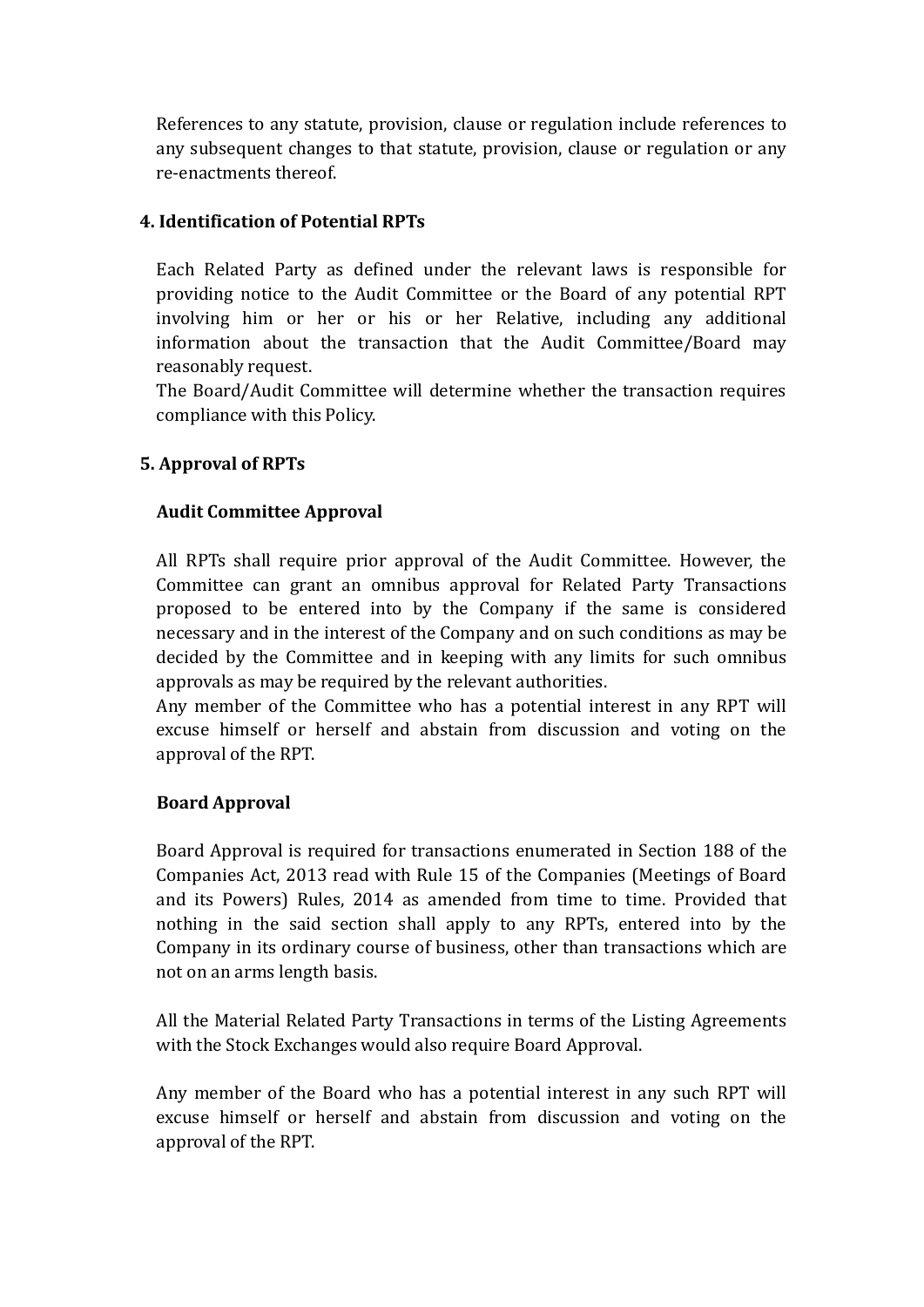#### **Shareholders Approval**

Shareholders approval by way of special resolution shall be required for all material related party transactions under Listing Agreement as well as the transactions covered Section 188 of the Companies Act, 2013 read with Rule 15 of the Companies (Meetings of Board and its Powers) Rules, 2014 as amended from time to time. All entities falling under the definition of "related parties" shall abstain from voting irrespective of whether the entity is a party to the particular transaction or not.

#### **6. Review & monitoring of RPTs:**

The Audit Committee may review and monitor a RPT taking into account the terms of the transaction, the business purpose of the transaction, the benefits to the Company and to the Related Party, and any other relevant matters. In connection with any review of a RPT, the Committee has authority to modify or waive any procedural requirements of this Policy.

To review a RPT, the Audit Committee shall be provided with all relevant material information of the RPT including the terms of the transaction, the business purpose of the transaction, the benefits to the company and to the Related party, and any other relevant information/material.

In determining whether to approve a RPT, the Committee will consider the following factors, among others, to the extent relevant to the RPT:

- $\triangleright$  Name of the related party and the relationship
- $\triangleright$  Nature and duration of transaction and material terms including the value, if any
- $\triangleright$  The manner of determining the pricing and
- $\triangleright$  Whether the transaction qualifies to be a transaction in the ordinary course of business
- $\triangleright$  Whether the terms of the RPT are fair and on arms length basis to the Company
- $\triangleright$  Business rational for such transactions

The Audit Committee Shall review, at least on a quarterly basis, the details of RPT entered into by the Company pursuant to each of the omnibus approval given. However, such omnibus approvals shall be valid for a period not exceeding one year and shall require fresh approvals after the expiry of one year.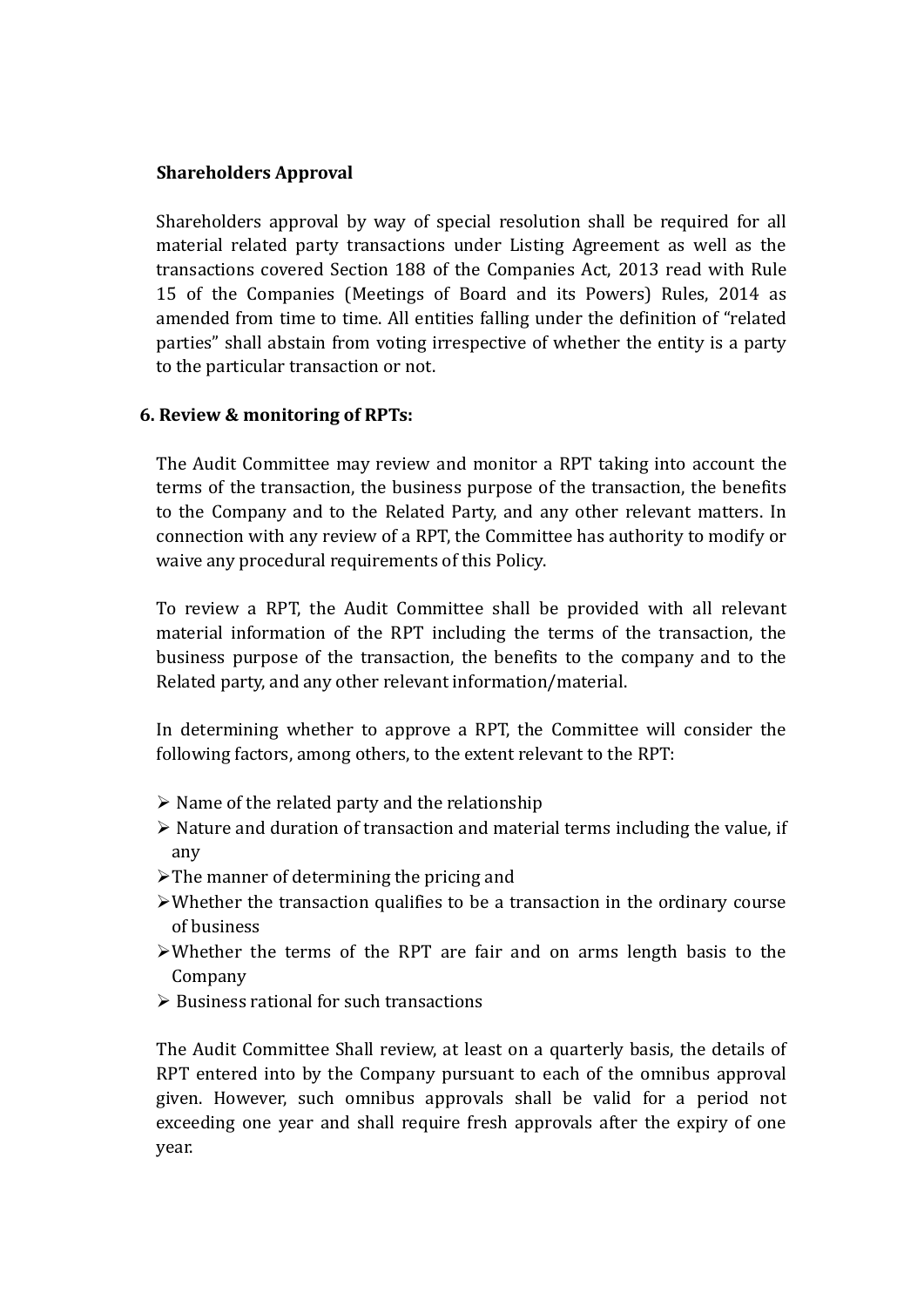# **7**. **Transactions notto be considered as RPT**

Notwithstanding the foregoing, the following RPTs shall not require approval of Audit Committee/Board or Shareholders:

- **i.** Any transaction that involves the providing of compensation to a director or KMP in connection with his or her duties to the Company or any of its subsidiaries or associates, including the reimbursement of reasonable business and travel expenses incurred in the ordinary course of business.
- **ii.** Any transaction in which the Related Party's interest arises solely from ownership of securities issued by the Company and all holders of such securities receive the same benefits pro rata as the Related Party.
- **iii.** Any transaction arising out of Compromises, Arrangements and Amalgamations dealt with under specific provisions of the Companies Act, 1956/Companies Act, 2013.

# **8. Requirement of fresh approvals for past contracts if any**

Contracts entered into by companies, after necessary compliance under the Companies Act, 1956, which already came into effect before the commencement of the Companies Act, 2013, i.e. April 1, 2014, will not require fresh approval till the expiry of the original term of such contracts. However, any material related party transaction continuing to be operational beyond March 2015, would require Shareholders approval.

# **9. RPTs not approved under this Policy**

In the event the Company becomes aware of a RPT with a Related Party that has not been approved under this Policy prior to its consummation, the matter shall be reviewed by the Committee. The Committee shall consider all of the relevant facts and circumstances regarding the RPT, and shall evaluate all options available to the Company, including ratification, revision or termination of the RPT. The Committee shall also examine the facts and circumstances pertaining to the failure of reporting such RPT to the Committee under this Policy, and shall take any such action it deems appropriate.

In any case, where the Committee determines not to ratify a RPT that has been commenced without approval, the Committee, as appropriate, may direct additional actions including, but not limited to, immediate discontinuation or rescission of the transaction. The Committee has authority to modify or waive any procedural requirements of this Policy.

# **10. Disclosures/Amendment**

Related Party Transactions with proper justification shall be disclosed in the